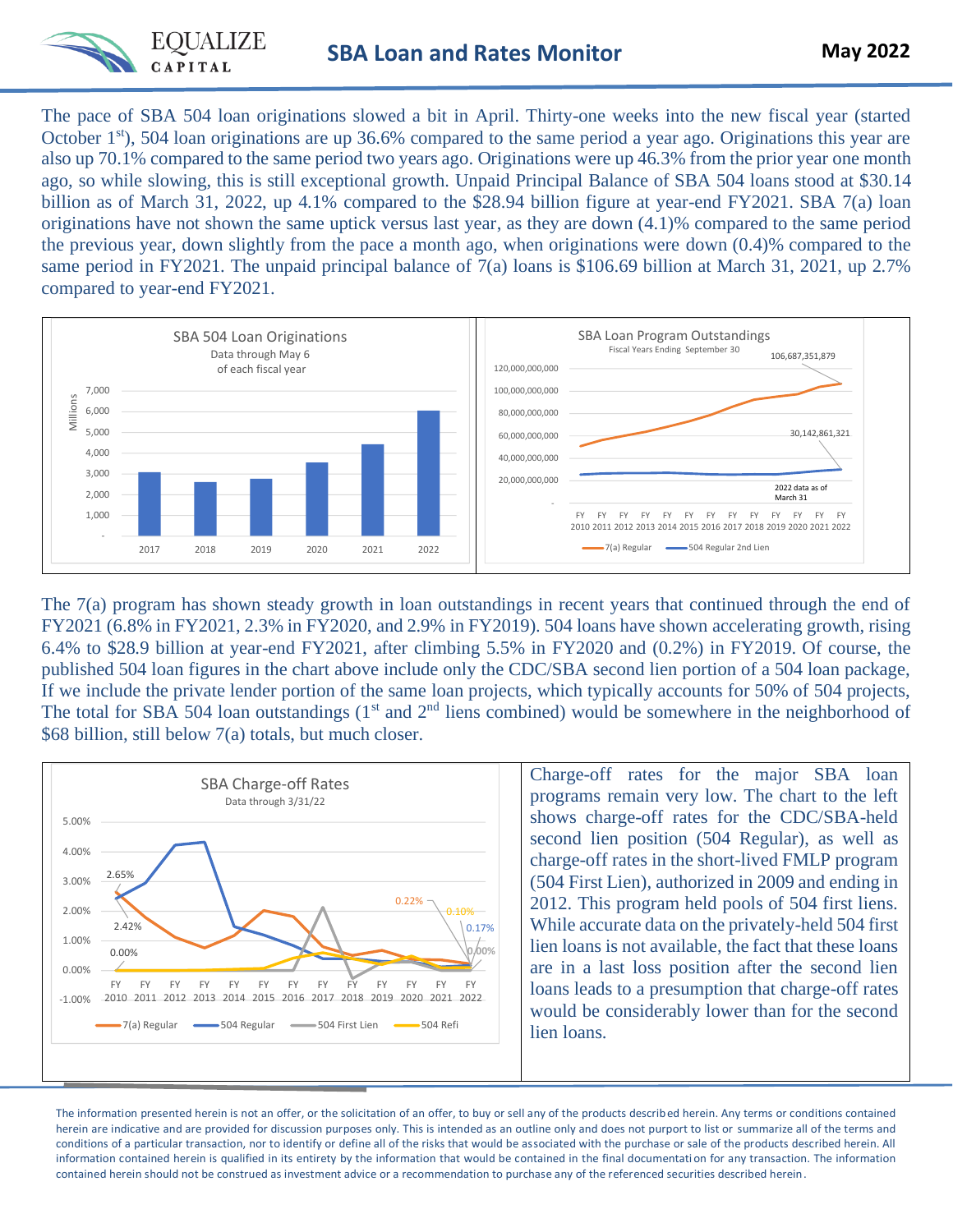## **News Blurb(s) of the Month – Community Reinvestment Act Revisions Proposed**

**by US Banking Regulators,** Jeffrey P. Taft, Stephanie C. Robinson, Matthew Bisanz, Kerri Elizabeth Webb; Mayer Brown LLP

**May 10, 2022** – On May 5, 2022, the US banking regulator[s](https://www.mayerbrown.com/en/perspectives-events/publications/2022/05/community-reinvestment-act-revisions-proposed-by-us-banking-regulators#One)<sup>1</sup> proposed revisions to the regulations implementing the Community Reinvestment Act (the "Proposal"). [2](https://www.mayerbrown.com/en/perspectives-events/publications/2022/05/community-reinvestment-act-revisions-proposed-by-us-banking-regulators#Two) The Proposal is a comprehensive interagency effort that would change both the process and substantive tests that the regulators use to assess the record of each bank in fulfilling its obligation to the community.

[https://www.mayerbrown.com/en/perspectives-events/publications/2022/05/community-reinvestment-act-revisions-proposed-by-us](https://www.mayerbrown.com/en/perspectives-events/publications/2022/05/community-reinvestment-act-revisions-proposed-by-us-banking-regulators)[banking-regulators](https://www.mayerbrown.com/en/perspectives-events/publications/2022/05/community-reinvestment-act-revisions-proposed-by-us-banking-regulators)

| <b>Top SBA 504 Lenders</b> |                                           |                        |                                           |                        |  |  |  |  |
|----------------------------|-------------------------------------------|------------------------|-------------------------------------------|------------------------|--|--|--|--|
|                            | FY2021 (Through Sep. 30, 2021)            | Volume<br>(\$Millions) | FY2022 (Through Mar. 31, 2022)            | Volume<br>(\$Millions) |  |  |  |  |
| <b>CDCs</b>                | Mortgage Capital Development C            | \$448.8                | Mortgage Capital Development C            | \$207.6                |  |  |  |  |
| 2nd Liens                  | CDC Small Business Finance Cor            | \$440.1                | CDC Small Business Finance Cor            | \$176.7                |  |  |  |  |
|                            | <b>Business Finance Capital</b>           | \$427.3                | <b>Empire State Certified Develop</b>     | \$136.9                |  |  |  |  |
|                            | Florida First Capital Finance             | \$375.3                | <b>Business Finance Capital</b>           | \$136.6                |  |  |  |  |
|                            | <b>Empire State Certified Develop</b>     | \$362.7                | Florida Business Development C            | \$135.8                |  |  |  |  |
|                            | Florida Business Development C            | \$304.6                | Florida First Capital Finance             | \$125.0                |  |  |  |  |
|                            | WBD, Inc.                                 | \$270.5                | California Statewide Certified            | \$88.0                 |  |  |  |  |
|                            | California Statewide Certified            | \$267.9                | WBD, Inc.                                 | \$83.2                 |  |  |  |  |
|                            | <b>Mountain West Small Business F</b>     | \$264.0                | Mountain West Small Business F            | \$77.8                 |  |  |  |  |
|                            | <b>Small Business Growth Corporat</b>     | \$245.2                | <b>Small Business Growth Corporat</b>     | \$66.8<br>\$5,313.5    |  |  |  |  |
|                            | Total                                     | \$8,218.1              | Total                                     |                        |  |  |  |  |
| Banks/                     | JPMORGAN CHASE BANK, NATIONAL ASSOCIATION | \$417.2                | JPMORGAN CHASE BANK, NATIONAL ASSOCIATION | \$198.6                |  |  |  |  |
| <b>TPLs</b>                | WELLS FARGO BANK, NATIONAL ASSOCIATION    | \$231.6                | <b>CITY NATIONAL BANK</b>                 | \$138.3                |  |  |  |  |
| 1st liens                  | <b>CITY NATIONAL BANK</b>                 | \$202.9                | POPPY BANK                                | \$135.4                |  |  |  |  |
|                            | BANK OF AMERICA, NATIONAL ASSOCIATION     | \$193.7                | <b>BANK FIVE NINE</b>                     | \$132.6                |  |  |  |  |
|                            | ZIONS BANK, A DIVISION OF                 | \$152.6                | BANK OF AMERICA, NATIONAL ASSOCIATION     | \$130.7                |  |  |  |  |
|                            | <b>BANK FIVE NINE</b>                     | \$136.7                | WELLS FARGO BANK, NATIONAL ASSOCIATION    | \$115.6                |  |  |  |  |
|                            | TD BANK, NATIONAL ASSOCIATION             | \$126.7                | ZIONS BANK, A DIVISION OF                 | \$93.6                 |  |  |  |  |
|                            | <b>BANK OF THE WEST</b>                   | \$117.9                | <b>TRUIST BANK</b>                        | \$82.7                 |  |  |  |  |
|                            | <b>TRUIST BANK</b>                        | \$111.0                | MUFG UNION BANK, NATIONAL ASSOCIATION     | \$78.7                 |  |  |  |  |
|                            | FIRST-CITIZENS BANK & TRUST COMPANY       | \$92.3                 | <b>KEYBANK NATIONAL ASSOCIATION</b>       | \$62.4                 |  |  |  |  |
|                            | Total                                     | \$10,708.0             | Total                                     | \$7,051.7              |  |  |  |  |

| Top States for SBA 504 Loan Approvals |                                |           |                                      |  |  |  |  |  |
|---------------------------------------|--------------------------------|-----------|--------------------------------------|--|--|--|--|--|
|                                       | FY2021 (Through Sep. 30, 2021) |           | FY2022 (Through Mar. 31, 2022)       |  |  |  |  |  |
| CA                                    | \$1,936,220,000                | CA        | \$1,302,338,000                      |  |  |  |  |  |
| FL.                                   | \$658,573,000                  | FL.       | \$432,148,000                        |  |  |  |  |  |
| <b>TX</b>                             | \$406,503,000                  | <b>TX</b> | \$274,658,000                        |  |  |  |  |  |
| IL                                    | \$346,816,000                  | IL        | \$251,330,000                        |  |  |  |  |  |
| <b>NY</b>                             | \$329,880,000                  | <b>NY</b> | \$235,372,000                        |  |  |  |  |  |
| UT                                    | \$313,330,000                  | UT        | \$211,779,000                        |  |  |  |  |  |
| WI                                    | \$297,781,000                  | <b>MN</b> | \$181,653,000                        |  |  |  |  |  |
| MN                                    | \$281,289,000                  | WI        | \$163,616,000                        |  |  |  |  |  |
| CO                                    | \$238,617,000                  | AZ        | \$159,645,000                        |  |  |  |  |  |
| GA                                    | \$209,152,000                  | GA        | \$143,130,000                        |  |  |  |  |  |
| Source: SBA                           |                                |           | SBA Fiscal Years end on September 30 |  |  |  |  |  |

## **About Us**

Equalize Capital LLC is an SEC-registered investment adviser that provides investment management services to the Equalize Community Development Fund (EQCDX) and is responsible for the management of the Fund's portfolio of investments.